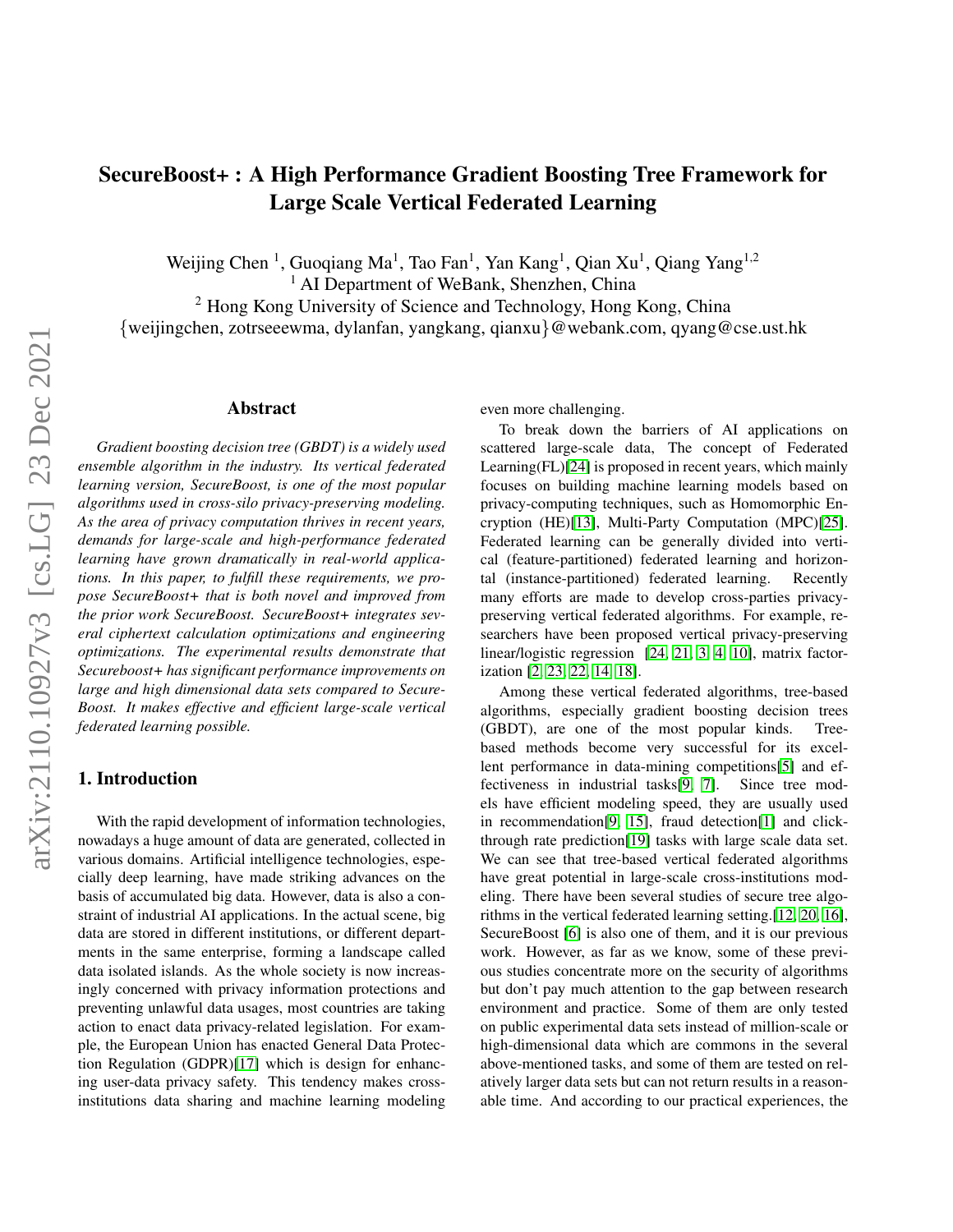performance of Secureboost is still not satisfying. Thus we think it is necessary to invest efforts to tackle the challenge of learning vertical tree models on big data, and in this paper we propose SecureBoost+, which is a vertical gradient boosting tree framework based on HE encryption schema, and it is developed based on our previous work SecureBoost in FATE-[1](#page-1-0).5<sup>1</sup>[\[11\]](#page-13-9).

The main contributions of SecureBoost+ are:

• We propose a cipher-optimization framework which is integrated in SecureBoost+. This framework is specifically designed for HE encryption schema based vertical tree methods.

• We propose three novel training mechanism-level optimizations. They can in addition speed up the training process.

• We implement SecureBoost+ on both large-instances and high-dimension dataset to demonstrate its high efficiency on large-scale vertical federated training.

# 2. Preliminary and Related Work

#### 2.1 Vertical Federated Learning

The vertical federated learning or feature-partitioned federated learning is in the scenario that several data sets have same instance id are distributed in different parties [\[24\]](#page-14-1). Each party's data set has its unique feature space.

In the process of vertical federated learning, each party locally compute model intermediate results and then aggregate results in a privacy-preserving way at certain party to compute the model update information, and model loss. These information will be returned to participated parties for local model update. By this way, every party works collaboratively to build a federated model that makes use of global features.

#### 2.2 Homomorphic Encryption

The Homomorphic Encryption (HE) schema is the key components of many privacy-preserving ML algorithms [\[3,](#page-13-0) [2,](#page-13-3) [24,](#page-14-1) [23\]](#page-14-5). The core properties of HE are homomorphic addition and multiplication:

<span id="page-1-1"></span>
$$
[[x_1]] \oplus [[x_2]] = [[x_1 + x_2]] \tag{1}
$$

<span id="page-1-2"></span>
$$
x_1 \otimes [[x_2]] = [[x_1 \times x_2]] \tag{2}
$$

where [[.]] denotes the encryption operator. With [\(1\)](#page-1-1) and [\(2\)](#page-1-2), SecureBoost+ is able to encrypt and compute on intermediate encrypted results.

#### 2.3 SecureBoost Review

We first review the SecureBoost [\[6\]](#page-13-8), from which our SecureBoost+ is improved.

#### 2.3.1 Problem setting

All parties conduct a privacy-preserving instance id intersections at the very beginning. After intersections, We get  $\left\{ \mathbf{X}^{k} \in \mathbb{R}^{n \times d_{k}} \right\}_{k=1}^{m}$  as the final aligned data matrices distributed on each parties. Each party holds a data matrix  $X^k$  which has *n* instances and  $d_k$  features. For the ease of description, we use x to denote a federated instance whose features are distributed on multiple parties and use  $I = \{1, \ldots n\}$  to represent the instance space.  $\mathbf{F}^k \in \{f_1, f_2, ..., f_{d_k}\}\$ is the feature set on the k-th party. Each party holds its unique features, for any two feature set  $F^i$  and  $F^j$  from i-th party and j-th party,  $\mathbf{F}^i \cap \mathbf{F}^j = \emptyset$ . Only the guest party holds the label  $y \in \mathbb{R}^n$ . The host parties only have features.

Let  $f$  be a federated decision tree, the prediction on guest party for a federated instance is given by the sum of all K decision tree:

$$
\hat{y}_i = \sum_{k=1}^K f_k(\mathbf{x}_i) \tag{3}
$$

Our goal is to train an ensemble gradient boosting tree model on the federated dataset  $\left\{ \mathbf{X}^{k} \in \mathbb{R}^{n \times d_{k}} \right\}_{k=1}^{m}$  and label y. Notice that SecureBoost adopt a histogram based split finding strategy similar to Lightgbm. So every party will transform their feature values into bin indices using quantile binning. We here use  $\mathbf{X}_{(b)}$  to represent data after binning.

#### 2.3.2 Federated Split Finding

When training an ensemble tree model, we add a new decision tree  $f_t$  at iteration t to minimize the following secondorder approximation loss:

<span id="page-1-3"></span>
$$
L^{(t)} = \sum_{i \in \mathbf{I}} \left[ l(y_i, \hat{y}_i^{(t-1)}) + g_i f_t(\mathbf{x}_i) + \frac{1}{2} h_i f_t^2(\mathbf{x}_i) \right] + \Omega(f_t)
$$
\n(4)

where  $\Omega(f_t)$  is the regularization term and  $g_i$ ,  $h_i$  are the first and second derivatives of  $l(y_i, \hat{y}_i^{(t-1)})$  with respect to  $\hat{y}_i$ .

We rewrite equation [4](#page-1-3) in a leaf-weight format [\[5\]](#page-13-4):

<span id="page-1-4"></span>
$$
L^{(t)} = \sum_{j \in \mathbf{T}} \sum_{i \in \mathbf{I}_j} \left[ l(y_i, \hat{y}_i^{(t-1)}) + g_i w_j + \frac{1}{2} h_i w_j^2 \right] + \frac{\lambda}{2} w_j^2
$$
\n(5)

By setting the second-order approximation function above, we derive the split gain function for splitting a node:

<span id="page-1-0"></span><sup>1</sup>https://github.com/FederatedAI/FATE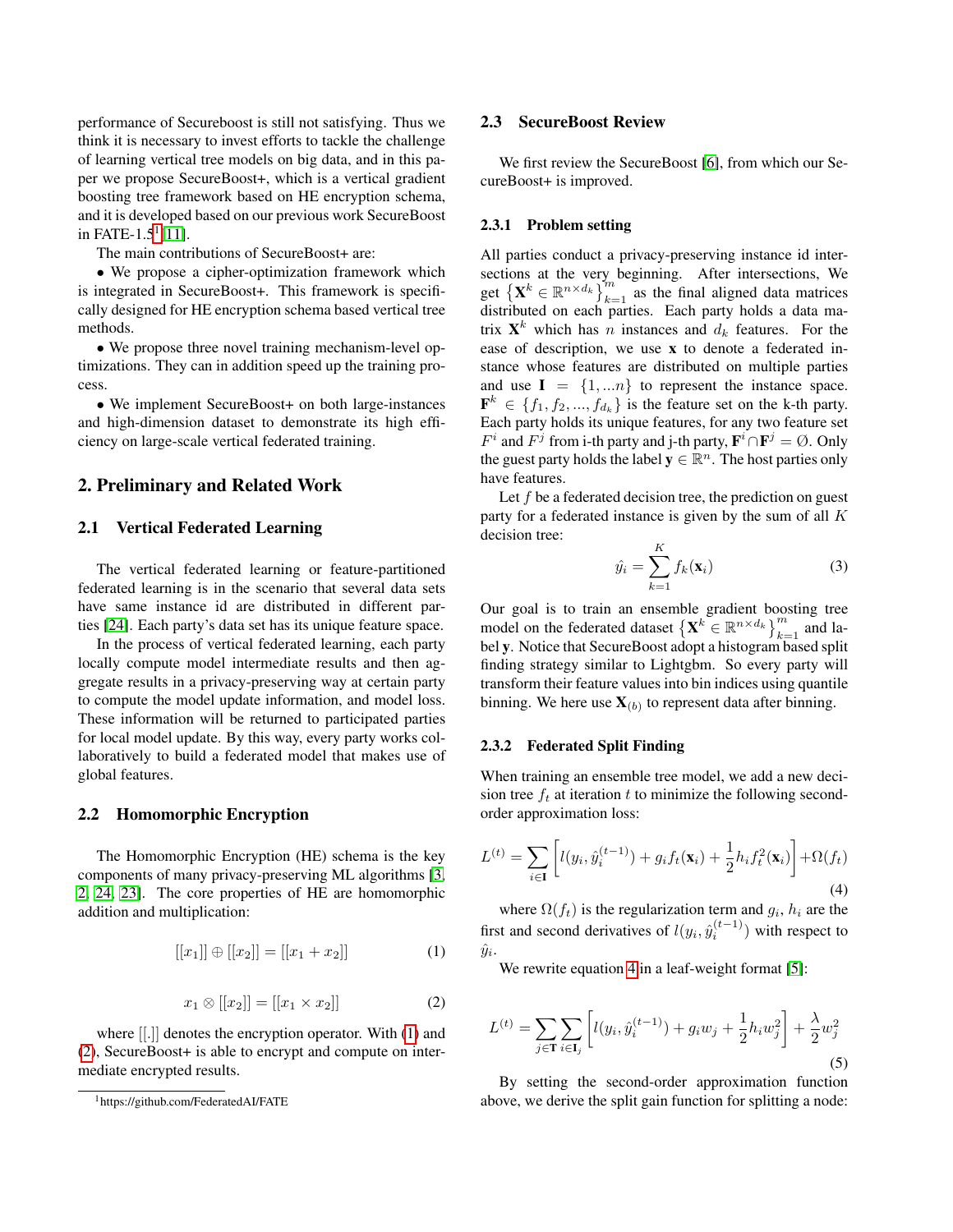$$
gain = \frac{1}{2} \left[ \frac{(\Sigma_{i \in I_L} g_i)^2}{\Sigma_{i \in I_L} h_i + \lambda} + \frac{(\Sigma_{i \in I_R} g_i)^2}{\Sigma_{i \in I_R} h_i + \lambda} - \frac{(\Sigma_{i \in I} g_i)^2}{\Sigma_{i \in I} h_i + \lambda} \right]
$$
(6)

where  $I_L$ ,  $I_R$ , I are the instances space of left child node, right child node and parent node respectively. And the leaf output of an arbitrary leaf  $j$  put is given by:

$$
w_j = -\frac{\sum_{i \in I_j} g_j}{\sum_{i \in I_j} h_j + \lambda} \tag{7}
$$

Because it is easy to infer guest labels from  $g_i$  and  $h_i$ , in order to compute the global best split gain using features of all parties while protecting guest labels from leaking, guest needs to conduct homomorphic encryption on  $g_i$  and  $h_i$  of all instances and send them to other host parties. With the additive property of homomorphic encrypted  $g_i$  and  $h_i$ , hosts are able to compute ciphertext histograms, and then construct split-info. For the consideration of protecting host feature information, Hosts mark split-infos with unique ids, randomly shuffle these split-infos and then send them to guest. Details of the host-side computations are shown in Algorithm [1](#page-2-0) below.

<span id="page-2-0"></span>Algorithm 1 Split-info Construction on k-th Host

Data: I, instance space of current node;  $_{(b)}^k;$  ${[[g_i]]}, [[h_i]]\}_{i \in I}$ , encrypted g,h from guest party;  $\mathbf{F}^k$ , feature space Result: Encrypted Split-info Initialize Histogram  $H$ ; for each instance  $\pmb{x}_{i(b)}$  in  $\pmb{X}^k_{(b)}$  ,  $i\in \pmb{I}$  do for *each feature*  $f_j$  in  $\boldsymbol{F}^k$  do  $bid = \mathbf{x}_{i(b)}[j]$  (bin index)  $\mathcal{H}[j][bid][0,1] += [[g_i]], [[h_i]])$ end end for *each feature*  $f_j$  *in*  $\boldsymbol{F}^k$  *do* for  $bid \leftarrow I$  to the last bin index **do**  $\mathcal{H}[j][bid][0,1] += \mathcal{H}[j][bid-1][0,1]$  $g_l, h_l = \mathcal{H}[j][bid][0,1]$ AddSplitInfo $(g_l, h_l)$ end end ShuffleAndSendToGuest()

The guest side can compute local split-infos at first, then receive encrypted split-info from host parties and decode them. Then guest now are able to find out the best split point without leaking labels and knowing information about host parties' features. The whole process of global split-finding is shown below.

<span id="page-2-1"></span>Algorithm 2 Split Finding

**Data:**  $\{s_h^0, ..., s_h^k\}$ , Host Encrypted Split-infos;  $s_g$ , Guest Split-infos; I, instance space on current node;  ${g_i, h_i}_{i \in I}$ , g and h Result: Best split-info Initialize best\_gain, best\_split; Add  $\mathbf{s}_g$  into  $\{\mathbf{s}_h^0, ..., \mathbf{s}_h^k\}$ ;  $g, h = \sum_{i \in \mathbf{I}} g_i, \sum_{i \in \mathbf{I}} h_i$ for  $\textbf{s} \in \{ \textbf{s}_h^0,...,\textbf{s}_h^k,\textbf{s}_g \}$  do for *split info*  $s \in s$  do if s *is from host* then  $\text{decrypt}(s.g_l, s.h_l)$ end  $g_r, h_r = g - s.g_l, h - s.h_l$  $gain = \text{Gain}(s.g_l, s.h_l, g_r, h_r, g, h)$ if  $gain > best\_gain$  then |  $best\_gain = gain, best\_split = s$ end end end SendSplitInfoIdToBelongingParty()

The party who holds the best split-info will be responsible for splitting and assigning current node instances to child nodes. The result of instances assignment will be synchronized to all parties. Started from the root node, We repeat the split-finding in a layer-wise manner until we reach the max depth or meet the stop conditions.

## 3. Optimizing SecureBoost

The most computationally expensive parts of histogrambased gradient boosting algorithms are the histogram building and split-point finding [\[9\]](#page-13-5). In the vertical-federation scenario, computational costs in these two parts are particularly high. From the review of SecureBoost, we have following observations:

1. Histograms computation on the host side will be especially time-consuming because it is computed on homomorphic ciphertexts. Homomorphic additions of ciphertext, which usually involve multiplication and modulo operations on large integers, are far more expensive than plaintext additions [\[13\]](#page-14-2).

2. We need to encrypt all gradient and hessian, and we have to decrypt batches of encrypted split-infos when we are splitting nodes. The encryption and decryption costs are not negligible when traning on large-scale data.

3. We need to take communications into consideration when running a federation algorithm. At every epoch, we first need to synchronized encrypted gradient and hessian to host parties. For every node, we have a batch of encrypted split-info to send. These will bring heavy communications overheads.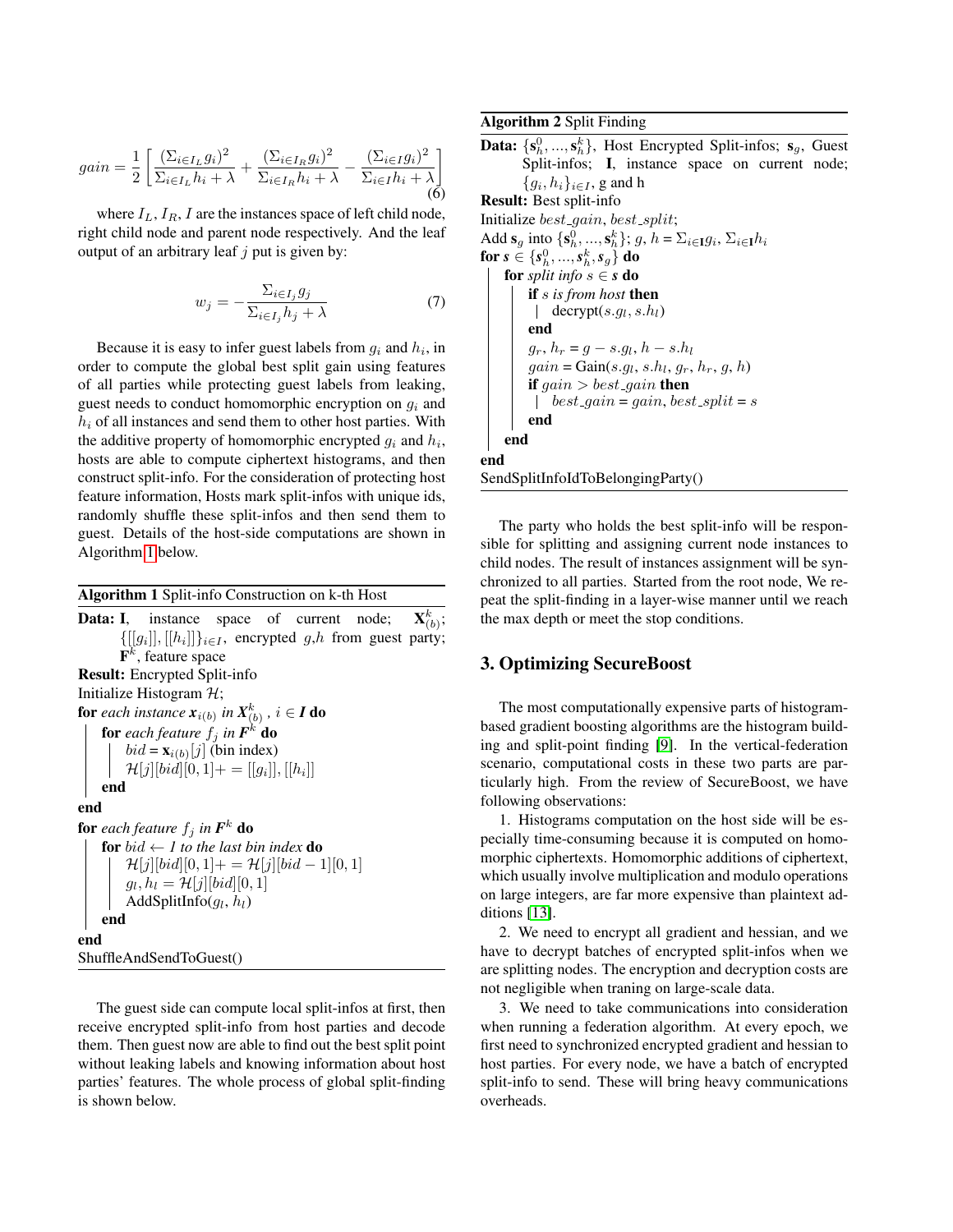4. When training on large multi-classification data set, all costs enlarge by several times(times of unique label number), further makes training more expensive.

Therefore, inspired by the four points listed above, we proceed to optimize SecureBoost from three directions:

• Ciphertext-related operations and transmissions are the main overhead in vertical-federated algorithms, as we analyze above. We firstly seek way to directly reduce the cost of homomorphic ciphertext computations on host sides, especially computations related to histogram computations and split-finding. We propose a cipher-optimization framework. Its main ideas are: pack plaintext to reduce ciphertext numbers in computation and transmission, compress ciphertext on host sides using homomorphic properties to reduce decryption and communication costs. We introduce this framework elaborately in section 4.

• The federation parts of algorithms, like split-finding, always involve cipher computations and communications. From training mechanism levels we design two methods: the mix tree mode and the layered tree mode to directly skip partial of federation parts of the default setting of Secure-Boost.

We notice that default GBDT multi-classification training setting might not suitable for large-scale federation training, so we propose a new multi-classification mechanism SecureBoost-MO for faster multi-classification training.

These contents will be introduced in the section 5.

• We also merge common engineering optimization techniques into SecureBoost+. They directly reduce instances and data terms involved in boosting tree training. This is benefical when training on large-scale data. We introduce them in the section 6.

For the ease of description, we list all key notations of this paper in the Table [1.](#page-3-0)

# 4. Optimizations in Homomorphic Ciphertext Computations

# 4.1 A Rough Estimate of Cipher Related Costs

Assuming we are training a binary model, we have  $n_i$ samples,  $n_f$  features, every feature has  $n_b$  bins. The tree height is h, so we have  $n_n = 2^h$  nodes. We have a roughly cost estimations of building a decision tree:

- The homomorphic computation cost: ciphertext histogram computations + bin cumsum:

<span id="page-3-1"></span>
$$
cost_{comp} = 2 \times n_i \times h \times n_m + 2 \times n_n \times n_f \times n_b
$$
 (8)

- The encryption and decryption cost: g/h encryption + split-infos decryption:

<span id="page-3-2"></span>
$$
cost_{ende} = 2 \times n_i + 2 \times n_b \times n_f \times n_n \qquad (9)
$$

Table 1: Key Notations

<span id="page-3-0"></span>

| <b>Notations</b>                                       | Descriptions                               |  |  |
|--------------------------------------------------------|--------------------------------------------|--|--|
| I, F                                                   | Set of instance id, features               |  |  |
| X                                                      | Instance data matrix                       |  |  |
| $g, h; \mathbf{g}, \mathbf{h}; \mathbf{G}, \mathbf{H}$ | Scalar, vector, matrix of gradient,        |  |  |
|                                                        | hessian                                    |  |  |
| $gh$ ; gh; GH                                          | Scalar, vector, matrix of packed g,h       |  |  |
| $g_{off}$                                              | The offset number for g                    |  |  |
| $g_{max}, h_{max}$                                     | The maximum of g and h                     |  |  |
| $g_{imax}, h_{imax}$                                   | The maximum of fixed point encoded g and h |  |  |
| $\boldsymbol{r}$                                       | The fixed point encoding precision         |  |  |
| $\mathcal{H}_{\cdot}$                                  | Histogram, a multi-dimension tensor        |  |  |
| S, S                                                   | Split point, vector of split points        |  |  |
| p, p                                                   | Split point package,                       |  |  |
|                                                        | list of split point packages               |  |  |
| $n_i$ , $n_f$ , $n_b$ , $n_n$                          | Number of instance, feature,               |  |  |
|                                                        | bin, tree node                             |  |  |
| h                                                      | Tree height                                |  |  |
| $b_q, b_h, b_{gh}$                                     | Bit assignment for g, h and packed g, h    |  |  |
| $\iota$                                                | The bit length of the largest integer      |  |  |
|                                                        | allowed by the encryption schema           |  |  |
| $\eta_s, \eta_c$                                       | Number of compressed split points,         |  |  |
|                                                        | classes                                    |  |  |
| $n_k$                                                  | Ciphertext needed for packing              |  |  |
|                                                        | g,h of k classes                           |  |  |
| .                                                      | Homomorphic encrypted variable             |  |  |
|                                                        |                                            |  |  |

- The communication cost: encrypted g/h + split-infos batches:

<span id="page-3-3"></span> $cost_{comm} = 2 \times n_i + 2 \times n_b \times n_f \times n_n$  (10)

# 4.2 GH Packing

#### We firstly introduce GH Packing.

From algorithm [1](#page-2-0) we notice that gradients and hessians have the same operations in the process of histogram building and split-finding: gradients and hessains of an sample will be encrypted at the same time, encrypted gradients and hessian of an examples go to the same bin but added to different indices(grad is added to 0 and hess is added to 1), and gradients and hessians of a split-info will be decrypted together.

It is very straightforward to come up with an idea that we can bundle gradient and hessians together since they share the same operations. Once we found a way to bundle gradients and hessians into one number, and it satisfies the properties of simultaneous addition and subtraction of g and h in a number, cost of all g/h-related operations will be reduced by half.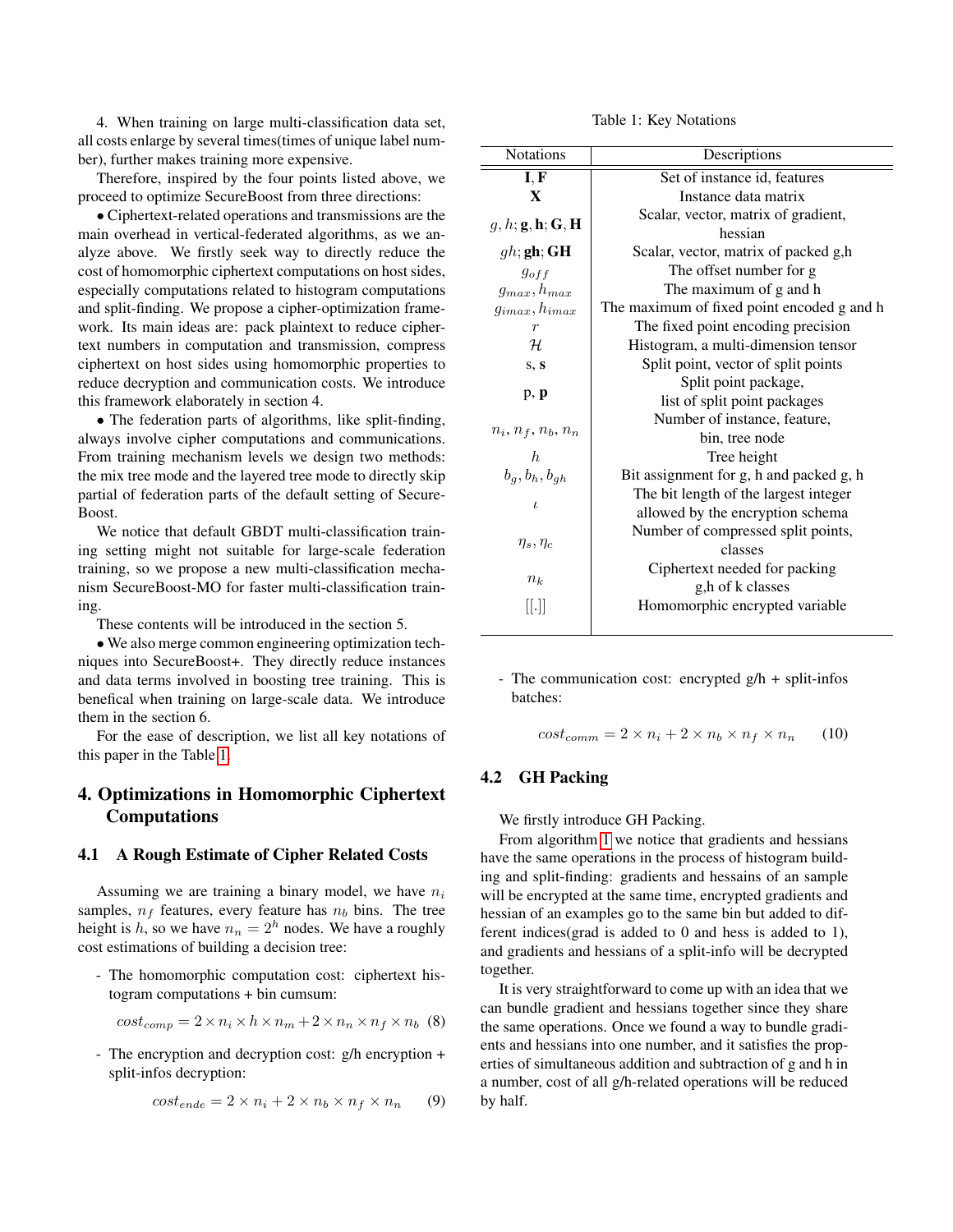The Paillier and the Iterative-Affine are the homomorphic cryptosystems available in the SecureBoost. It usually uses a key length of 1024 or 2048 during the training process. Taking Paillier HE as the example, when using a 1024 length key, the upper bound of the positive integer allowed in encryption is usually a 1023 bit-length number. This upper bound is far larger than the gradient/hessian in a fix-point integer format, they usually have a bit length smaller than 100. Therefore, a large plaintext space is wasted. Inspired by recently proposed gradient quantization and gradient batching techniques [\[26\]](#page-14-14), we here adopt a gradient/hessian packing and method. We combine g and  $h$  using bit operation: We move g to the left by a certain number of bits and then add h to it.

Let us take a binary-classification task as an example. In a binary-classification task, the range of g is  $[-1, 1]$ , maximum of g  $g_{max} = 1$  and the range of h is [0, 1],  $h_{max} = 1$ . The SecureBoost adopts a simple fix-point encoding strategy to transform a float number  $n_{float}$  into a large integer  $n_{int}$ :

<span id="page-4-3"></span>
$$
n_{int} = \lfloor n_{float} \times 2^r \rfloor \tag{11}
$$

where  $r$  is a precision parameter, usually set as 53. Concerning that there will be negative numbers in  $q$ , to satisfy the property of adding and subtracting, we will offset all  $q$ to make sure they are all positive numbers. Another consideration of offsetting  $q$  is for the cipher-compressing in the next section. In the classification case, the offset number  $g_{off}$  for g will be 1. We will remove offsets when we are recovering  $g, h$  in the split finding step.

After offsetting q and transforming  $q,h$  into large positive integers, we can now pack them into one large integer. In the case of aggregation result overflow during histogram computation, we need to reserve more bits for q and  $h$ . Assuming we have  $n_i$  instances, so we are sure that the summing value in an arbitrary bin in histograms will no larger than

$$
g_{imax} = n_i \times (g_{max} + g_{off}) \times 2^r
$$
  
\n
$$
h_{imax} = n_i \times h_{max} \times 2^r
$$
 (12)

So we assign  $b<sub>q</sub>$  bits for g and  $b<sub>h</sub>$  bits for h:

<span id="page-4-1"></span>
$$
b_g = BitLength(g_{imax})
$$
  
\n
$$
b_h = BitLength(h_{imax})
$$
\n(13)

We move g to left by  $b_h$  bits and then add h to it to combine them.

The packing algorithm is described below:

<span id="page-4-2"></span>Algorithm 3 Gradient Hessian Packing

**Data: g, h,** vectors of  $q, h; n$ , the instances number; r, the fix-point parameter

**Result:** [[**gh**]], Encrypted packed GH;  $b_{qh}$ , Total bit take  $g_{off} = abs(min(\mathbf{g}))$  $\mathbf{g} = \mathbf{g} + g_{off}$  $g_{max} = max(\mathbf{g})$  $\mathbf{g}, \mathbf{h} = round(\mathbf{g} \times 2^r), round(\mathbf{h} \times 2^r)$ compute  $b_q$ ,  $b_h$ initialize empty vector  $[[gh]]$ for  $g_i, h_i \in \mathbf{g}, \mathbf{h}$  do  $g_i = g_i \ll h_{bits}$  $gh_i = g_i + h_i$  $[[\mathbf{gh}]]$ .add $(\mathit{encrypt(gh_i)})$ end  $b_{gh} = b_g + b_h$ 

This algorithm returns [[gh]] and  $b_{qh}$ . From  $b_{qh}$  we can know the bit-length a packed  $gh$  will take, and we are sure that histogram statistical result in a split-info will not exceed  $b_{ah}$  bits. Guest will synchronize [[gh]] to all hosts party. Now host only need to compute on one ciphertext per sample when building histograms, the whole homomorphic computation cost is reduced by half.

Figure [1](#page-4-0) demonstrates the process of GH packing.

<span id="page-4-0"></span>

Figure 1: The Process of GH Packing

## 4.3 Ciphertext Histogram Subtraction

Histogram-subtraction is a classic and commonly used optimization technique in histogram-based tree algorithms. When splitting a node, samples are distributed to either the left node or the right node. So for every feature, summing the histogram sets of left node and right node we will get the parent histograms. To make use of this property, in Secure-Boost, both guest and host parties cache previous layers' histograms. When growing from the current layer, guest and host firstly compute the histograms of nodes with fewer samples, and finally get their siblings' histograms by histogram subtractions.

Since ciphertext histogram computations on the host side are always the bulk of overhead, ciphertext histogram subtraction will considerably speed up the computations because at least half of the homomorphic computations are reduced. In SecureBoost+, host parties conduct histogram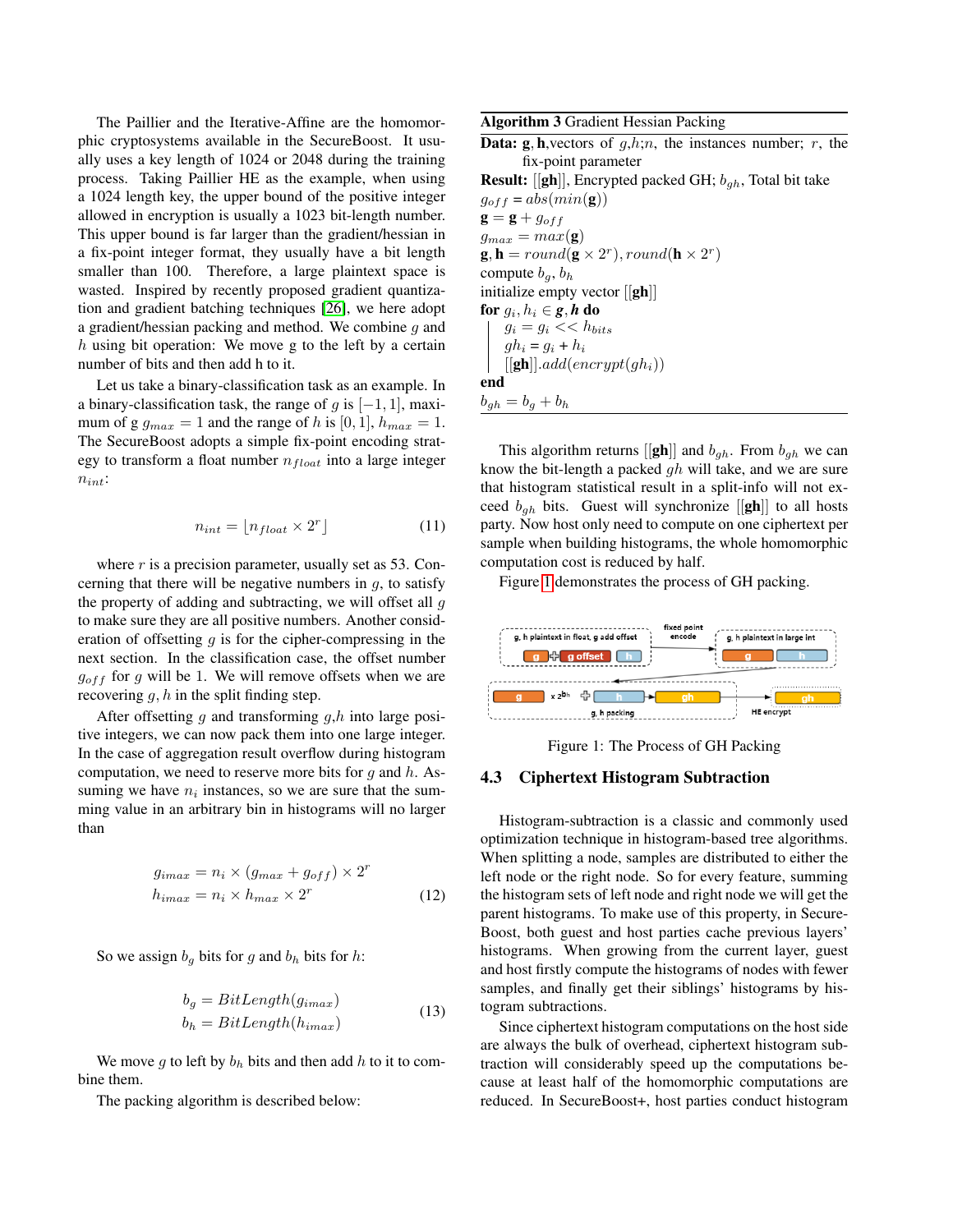subtractions on packed g, h histograms. Actually, the homomorphic computation cost is somehow reduced more than half because samples are usually not equally divided.

Figure [2](#page-5-0) shows the process of ciphertext histogram subtracion.

<span id="page-5-0"></span>

Figure 2: Ciphertext Histogram Subtraction

# 4.4 Cipher Compressing

Though GH packing makes use of large plaintext space, the plaintext space is not fully exploited. Remind that we usually have a 1023 bit-length integer as the plaintext upper bound when using a 1024-bit key length Pailier HE. Assuming instances number n is  $1,000,000, r$  is 53, we will assign 74 bits for  $g$  and 73 bits for  $h$ , according to equation [13.](#page-4-1) The  $b_{qh}$  is 147, still smaller than 1023.

To make full use of plaintext space, we can conduct cipher compressing on host parties. This technique utilizes the property of our in-built HE algorithms that an addition operation or a scalar multiplication operation has less cost than a decryption operation. We use addition and multiplication operations to compress several encrypted numbers in split-info into one encrypted number and make sure that the plaintext space is fully exploited. The idea of this method is the same as the GH Packing: we multiply a ciphertext by  $2^{b_{gh}}$  to move its plaintext to left by  $b_{gh}$  bits. Then we can add another ciphertext to it to compress two ciphers into one. We can repeat this process until the plaintext space has no bits left for compressing. Once a guest received an encrypted number, it only has to decrypt one encrypted number to recover several *qh* statistical results and reconstruct split-infos.

In the case above, given a 1023 bit-length plaintext space, and an  $b_{gh}$  of 147, We are able to compress  $|1023/147| = 6$  split points into one. The algorithm is described below.

Algorithm 4 Cipher Compressing on the Host Parties

Data: s, split\_in fos\_list Result: SplitInfo Packages List p Host receive compressing parameter  $\eta_s$  and  $b_{gh}$  from Guest init compressing package list p init split info id list sid; split info count list sc init count = 0, init encrypted number  $e = None$ for  $s \in s$  do  $[gh_l] = s.gh_l$ if  $count == \eta_s$  then  $count = 0$  $\mathbf{p}.add([e,\text{sid},\text{sc}])$  $e = None$  $empty(\textbf{sid}), empty(\textbf{sc})$ end if  $e == None$  then  $e = [[gh_l]]$ continue end  $e = e \times 2^{b_{gh}}$  $e = e + [[gh_l]]$ sc.add(s.sample\_count)  $\textbf{sid}.add(s.id)$  $count+=1$ end

By using cipher-compressing, on one hand, we save time from less decryption operations, on the other hand, the costs in transferring encrypted split-Infos are reduced by several times.

For better understanding, Figure [3](#page-6-0) demonstrates the process of cipher compressing.

## 4.5 The Framework Summary

We put three optimization methods together to rewrite optimized Split-info Construction and Split Finding algorithms:

• At the beginning, guest pre-process  $g, h$  using algorithm [3.](#page-4-2) Assuming that the bit length of the plaintext space of HE schema is  $\iota$ , Then guest can derive capacity needed for cipher compressing:  $\eta_s = \lfloor \frac{\iota}{b_{gh}} \rfloor$  and then synchronizes *capacity* and  $b_{gh}$  to all party.

• Host parties firstly find out nodes with less instances, then host parties build histogram and compute split-info using algorithm [5](#page-6-1) which combines GH packing, Histogram subtraction and Cipher Compressing.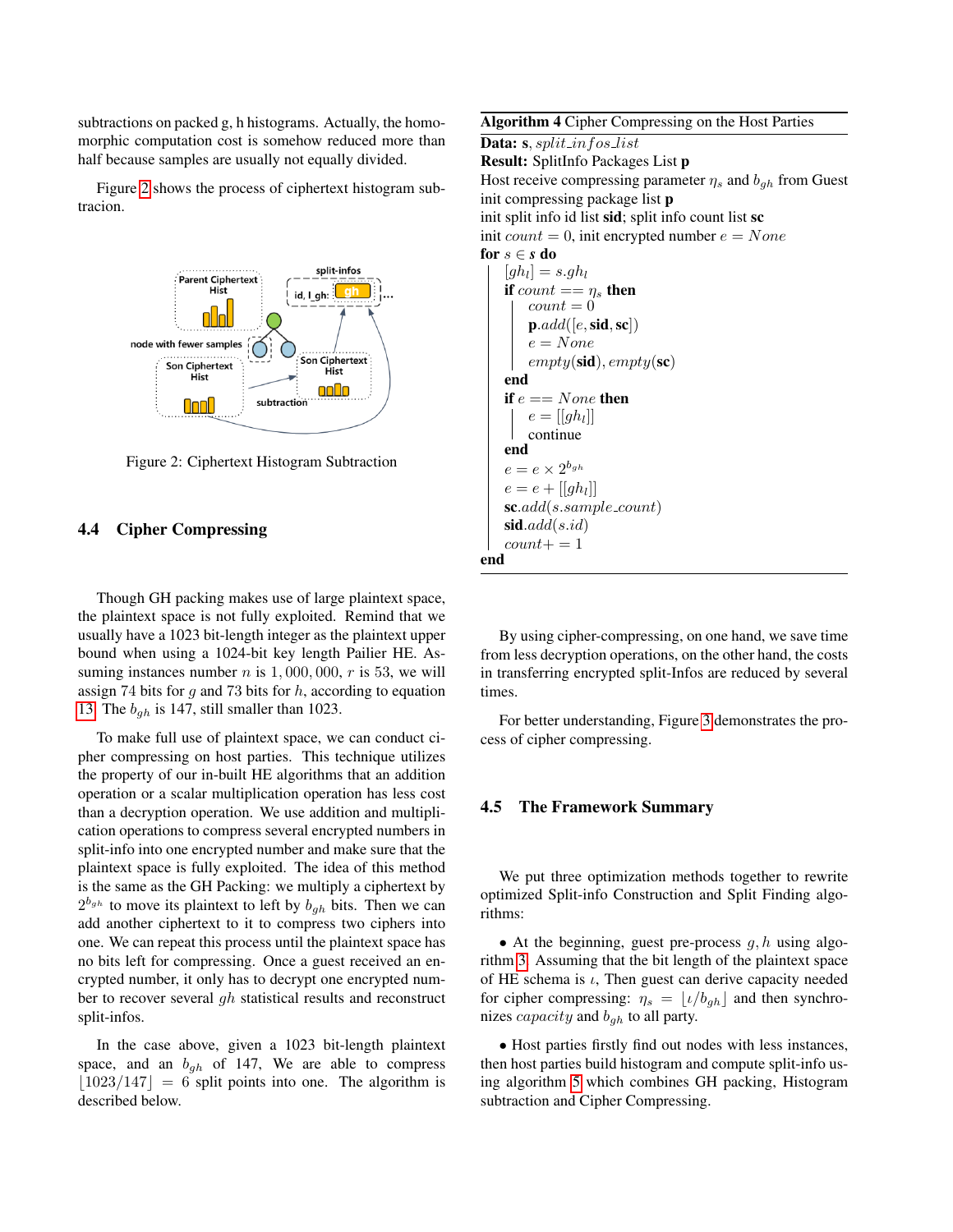<span id="page-6-0"></span>

Figure 3: The Process of Cipher Compressing

## <span id="page-6-1"></span>Algorithm 5 Optimized Split-info Construction on Host

**Data:** I, instance space node with less instances;  $\mathbf{X}_{(b)}^k$  ${[[gh_i]]}_{i\in I}$ , packed and encrypted gh from guest party  $\mathbf{F}^k$ , feature space  $\mathcal{H}_p$ , cached parent ciphertext histogram Result: Compressed Split-info Packages Initialize Histogram  $H$  and sibling Histogram  $\mathcal{H}_{sib}$ ; for *each instance of*  $\pmb{X}^k_{(b)},$   $\pmb{x}_{i(b)},$   $i \in I$  do for  $f_j$  *in*  $\bm{F}^k$  *do*  $bid = \mathbf{x}_{i(b)}[j]$  $\mathcal{H}[j][bid]+{\color{black}=[[gh_i]]}$ end end  $\mathcal{H}_{sib} = \mathcal{H}_p - \mathcal{H}$ , cache $(\mathcal{H}, \mathcal{H}_{sib})$ for  $\mathcal{H}_i \in \{ \mathcal{H}, \mathcal{H}_{sib} \}$  do Initialize split-info list s; for  $f_j$  *in*  $\bm{F}^k$  *do* for  $bin\_idx \leftarrow 1$  to the last bin index **do**  $\mathcal{H}_i[j][bid] += \mathcal{H}_i[j][bid-1]$  $gh_l = H_i[j][bid]$ AddSplitInfo $(gh_l, s)$ end end

AddtoResult(CipherCompressing(s)) end ShuffleAndSendToGuest()

• Guest receive split-info packages and decompress, unpack  $gh$ , remove accumulated  $g_{off}$  and recover split-infos. Then with split-infos guest runs the algorithm [2](#page-2-1) to get the best split. The whole process is illustrated in algorithm [6.](#page-6-2)

<span id="page-6-2"></span>Algorithm 6 Optimized Split Finding

**Data:** { $\mathbf{p}^0$ , ...,  $\mathbf{p}^k$ }, Split-infos Packages of current node;  $s<sub>g</sub>$ , Guest Split-infos; I, instance space on current node;  $capacity; b_{gh}, b_g, b_h, g_{offset}; \{g_i, h_i\}_{i \in I}$ , g and h Result: Best split-info for  $\pmb{p}^i \in \{\pmb{p}^0,...,\pmb{p}^k\}$  do initialize  $\mathbf{s}_h^i$ for  $e,s$ *id*, s $c \in p^i$  do

```
d = decrypt(e)for i \leftarrow 1 to capacity do
               gh = d \& (2^{b_{gh}} - 1)d = d >> b_{gh}h = gh \& (2^{b_h} - 1)g = gh >> b_gg = g - g_{off} \times \mathbf{sc}[i]\mathbf{s}_i.add(AddSplitInfo(g,h,\text{sid}[i]))end
    end
end
Add \mathbf{s}_g into \{\mathbf{s}_h^0, ..., \mathbf{s}_h^k\};SplitFinding(\{s_h^0, ..., s_h^k s_g\}, I, \{g_i, h_i\}_{i \in I} 2
```
# 4.6 Re-estimate Cost after Cipher Optimization

We return to the cost estimation in this subsection. To be more detailed, assuming that we are using a paillier encryption schema of 1024 key-length, we have 1 million instances and 2,000 features, tree depth is 5, bin number is 32, the precision parameter  $r$  of equation[\(11\)](#page-4-3) is 53.

Firstly with GH packing and histogram subtraction, ciphertext histogram computation costs is reduced by 4 times and operations in bin cumsum is reduced by half.

The homomorphic computation cost: ciphertext his $togram$  computations  $+ bin$  cumsum  $=$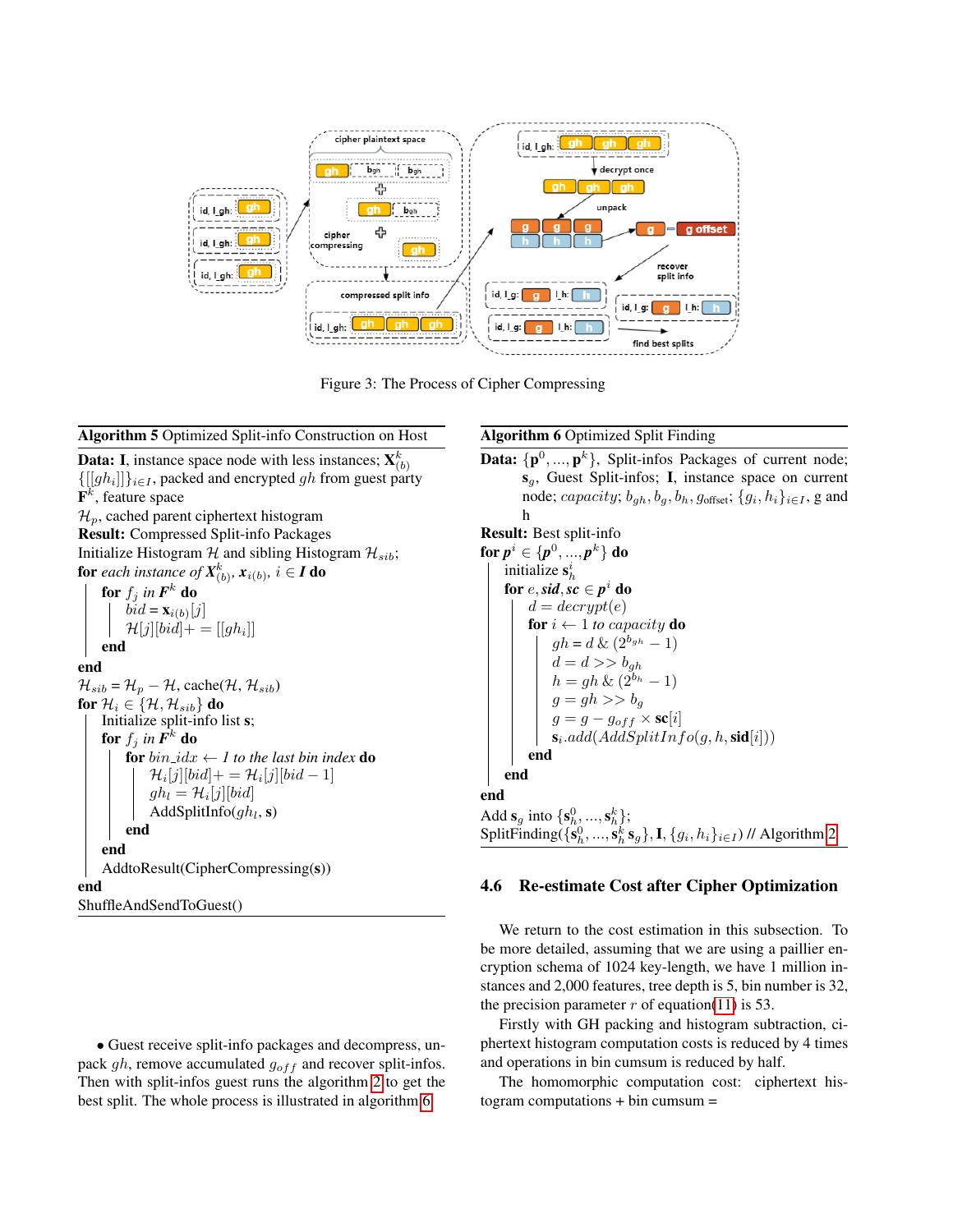<span id="page-7-0"></span>
$$
cost_{comp}^{*} = \frac{1}{2} \times n_i \times h \times n_f + n_n \times n_f \times n_b \tag{14}
$$

We bring the values into formula  $(8)$  and  $(14)$ , the cipher computational cost is reduced by 75%.

Because we pack g, h into one, so encryption/decryption operations is reduced by half. Under current paillier encryption setting, we use  $c$  to denote the compress number, we can compress:  $\eta_s = [1023 \div 147] = 6$  ciphertext into one, so we get:

<span id="page-7-1"></span>
$$
cost_{ende}^{*} = n_i + \frac{n_b \times n_f \times n_n}{\eta_s} \tag{15}
$$

The communication cost is:

<span id="page-7-2"></span>
$$
cost_{comm}^{*} = n_i + \frac{n_b \times n_f \times n_n}{\eta_s} \tag{16}
$$

We bring the setting values into equations [\(15\)](#page-7-1), [\(16\)](#page-7-2), and equations [\(9\)](#page-3-2), [\(10\)](#page-3-3), result shows that the cost is reduced by 78%.

From the estimation we can see that cipher-optimization is theoretically effective.

# 5. Training Mechanism Optimization

The SecureBoost can already have a significant speed improvement with the cipher-optimization framework. We secondly try to find ways to reduce cipher-related computations costs and communication costs at a training mechanism level. In this section we propose three mechanismlevel optimization methods. These methods are integrated in SecureBoost+ framework and can be used to speed up training under certain scenarios.

## 5.1 Mix Tree Training Mode

In the Mix Tree Training Mode, every participated party will build a certain number of trees using their local features, and this procedure will be repeated until reach the max epoch or meet the stop conditions.

While building a guest tree, the guest party side simply builds this decision tree locally, other host parties will skip this tree and wait. While building a host tree, the related host party will receive encrypted g/h to find the best split points with the assistant of the guest party. The structures of host trees and split points will be preserved on the host side while leaf weights will be saved on the guest side. This mode is suitable for data-balanced-distributed vertical federated learning. By this way, we can speed up the training by skipping the federation process.

## 5.2 Layered Tree Training Mode

The Layered Tree Training Mode is another mechanism we designed for data-balanced-distributed vertical federated learning. Similar to The Mix Tree Training Mode, the guest and the host are responsible for different layers when building a decision tree. Every decision tree has in total  $h = h_{quest} + h_{host}$  layers. The host will be responsible for building the first  $h_{host}$  layers, with the help of the guest, and the guest will build the next  $h_{quest}$  layers. All trees in the boosting model will be built in this 'layered' manner. Like the Mix Tree Training mode, parts of communication costs and encryption costs will be saved by skipping the federation parts.

#### 5.3 SecureBoost-MO

In the traditional GBDT setting, the strategy of multiclassification learning is to separate the gradient/hessian of each class and learn a tree for each class independently and each tree is responsible for predicting a single variable. In the local training, we are able to fit a tree for each class parallelly. However, in the vertical federated scenario, using a traditional single-output-tree-based multiclassification strategy has its limitations: All the computation costs and communication overheads are amplified by the times of the number of labels. It will be extremely timeconsuming if we learn a multi-classification model tree by tree. But if we train every epoch in a parallel manner, it will bring a heavy computation and communication workload. This will make multi-classification tree learning expensive.

Thus, it is necessary that we make effort to specifically optimize the multi-classification training. Inspired by [\[27\]](#page-14-15), which introduces a general framework of multioutput gradient boosting tree, we here propose a novel multi-output-tree based vertical boosting tree techniques for multi-classification tasks. Leaves of multi-output-tree give multi-dimension output, corresponding to every class. Instead of learning trees for every class separately, now we only need to fit one tree at every boosting epoch. Figure [5](#page-8-0) tells the differences between traditional multi-classification trees and MO-trees.

#### 5.3.1 Gain computation of SecureBoost-MO

Here we develop a splitting gain function for multi-output decision tree. Given a  $l$  label multi-classification task, we use g and h to denote the gradient/hessian vectors which have  $l$  elements, each element corresponds to the  $g/h$  of each label. In a multi-output decision tree, every leaf gives an output  $w$ , which also has  $l$  elements. We rewrite equation [5](#page-1-4) to get: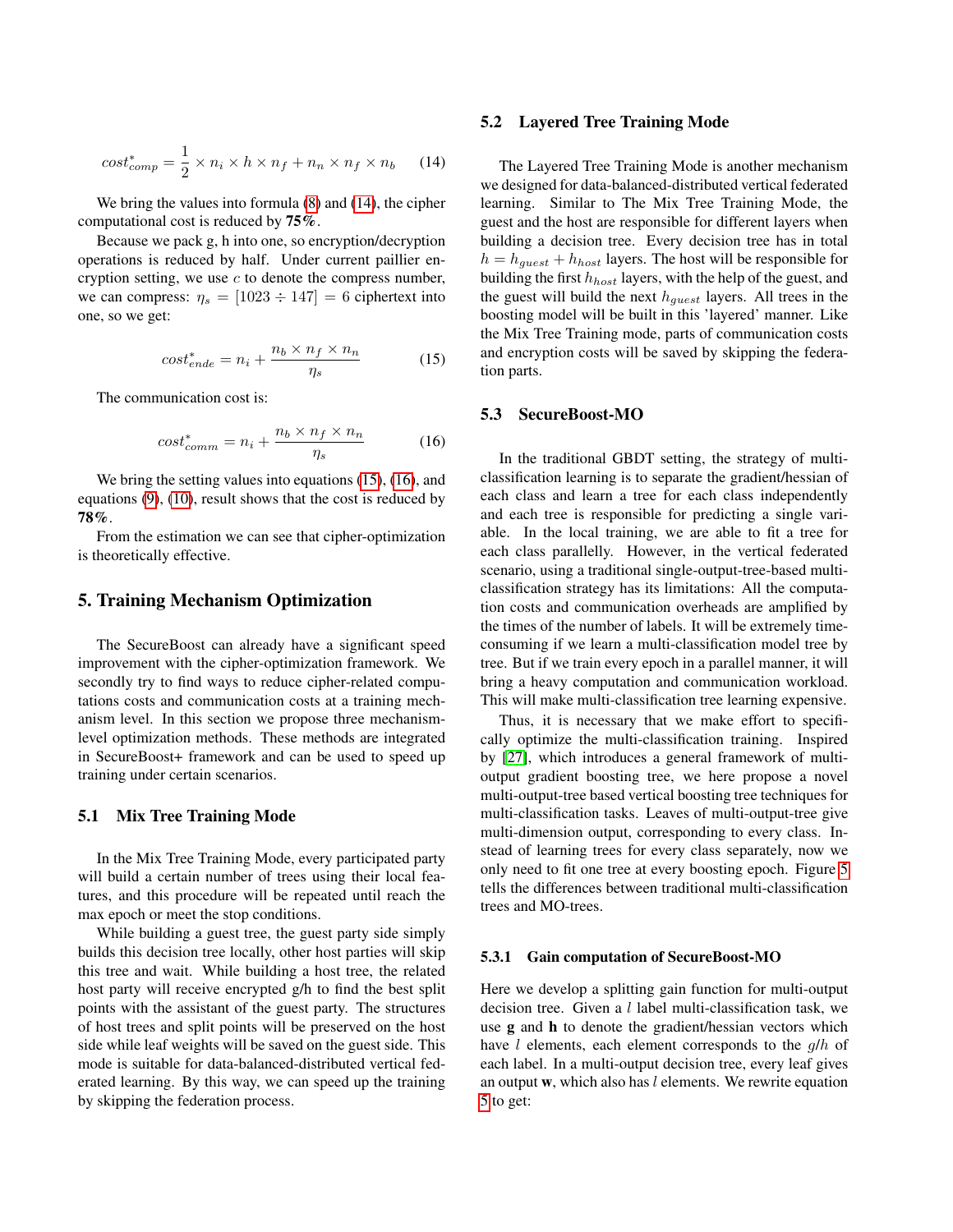

Figure 4: The Mix Tree Mode and the Layered Tree Mode

<span id="page-8-0"></span>

Figure 5: Default Trees and Multi-Output Trees

$$
L^{(t)} = \sum_{j \in \mathbf{T}} \sum_{i \in \mathbf{I}_j} \left[ l(\mathbf{y}_i, \hat{\mathbf{y}}_i^{(t-1)}) + \mathbf{g}_i^T \mathbf{w}_j + \frac{1}{2} \mathbf{w}_j^T \mathbf{H}_i \mathbf{w}_j \right] + \frac{\lambda}{2} \mathbf{w}_j^T \mathbf{w}_j
$$
\n(17)

, where  $y_i$ ,  $\hat{y}_i^{(t-1)}$  are ont-hot label vector and predict score vector, H is the hessian matrix. Because in SBT-MO we use cross-entropy as the multi-classification objective, so **H** is a diagonal matrix. By minimizing  $L^{(t)}$  we get

<span id="page-8-2"></span>
$$
\mathbf{w}_{j} = -\frac{\sum_{i \in I_{j}} \mathbf{g}_{i}}{\sum_{i \in I_{j}} \mathbf{h}_{i} + \lambda}
$$
(18)

as the weight function and the splitting gain function:

$$
Score = -\frac{1}{2} \sum_{j=1}^{l} \frac{\sum_{i \in \mathbf{I}} (\mathbf{g}_j)_i^2}{\sum_{i \in \mathbf{I}} (\mathbf{h}_j)_i + \lambda}
$$
(19)

<span id="page-8-1"></span>
$$
gain = Score_{parent} - (Score_{left} + Score_{right}) \quad (20)
$$

Then we are able to develop SBT-MO based on the leaf weight and split finding functions.

## 5.3.2 Split Finding of SecureBoost-MO

The splitting finding process of Multi-output boosting tree has the nearly same process as the standard GBDT trees, but there are only two differences:

• In standard GBDT trees bin values are scalar g, h values. When computing the histogram in MO-trees, aggregated terms in the bin are g, h vectors.

• When computing the split gain, leaf weights, we use mo-gain, mo-weight equation [\(20\)](#page-8-1), [\(18\)](#page-8-2).

As a result, in the vertical federated learning scenario, we need to design a new structure that supports encryption, decryption of g, h vectors, and support operations in the histogram computation, histogram subtraction, and split-info building.

To fulfill this requirement, we design a Multi-Class packing algorithms based on our cipher-optimization framework. Remind that  $b_{ah}$  represent the plaintext bit length for a pair of  $q, h$ . For a HE schema that has a plaintext space of  $\iota$  bits, and we have  $k$  classes in total, we can pack:

$$
\eta_c = \lfloor \iota \div b_{gh} \rfloor \tag{21}
$$

classes in a ciphertext, and in total we need:

$$
n_k = \lceil k \div \eta_c \rceil \tag{22}
$$

integers to pack gh vectors of an instance.With this strategy we are able to pack g and h vectors of a sample into a small amount of integers and then we encrypt them to yiled a ciphertext vector. The algorithm is shown below: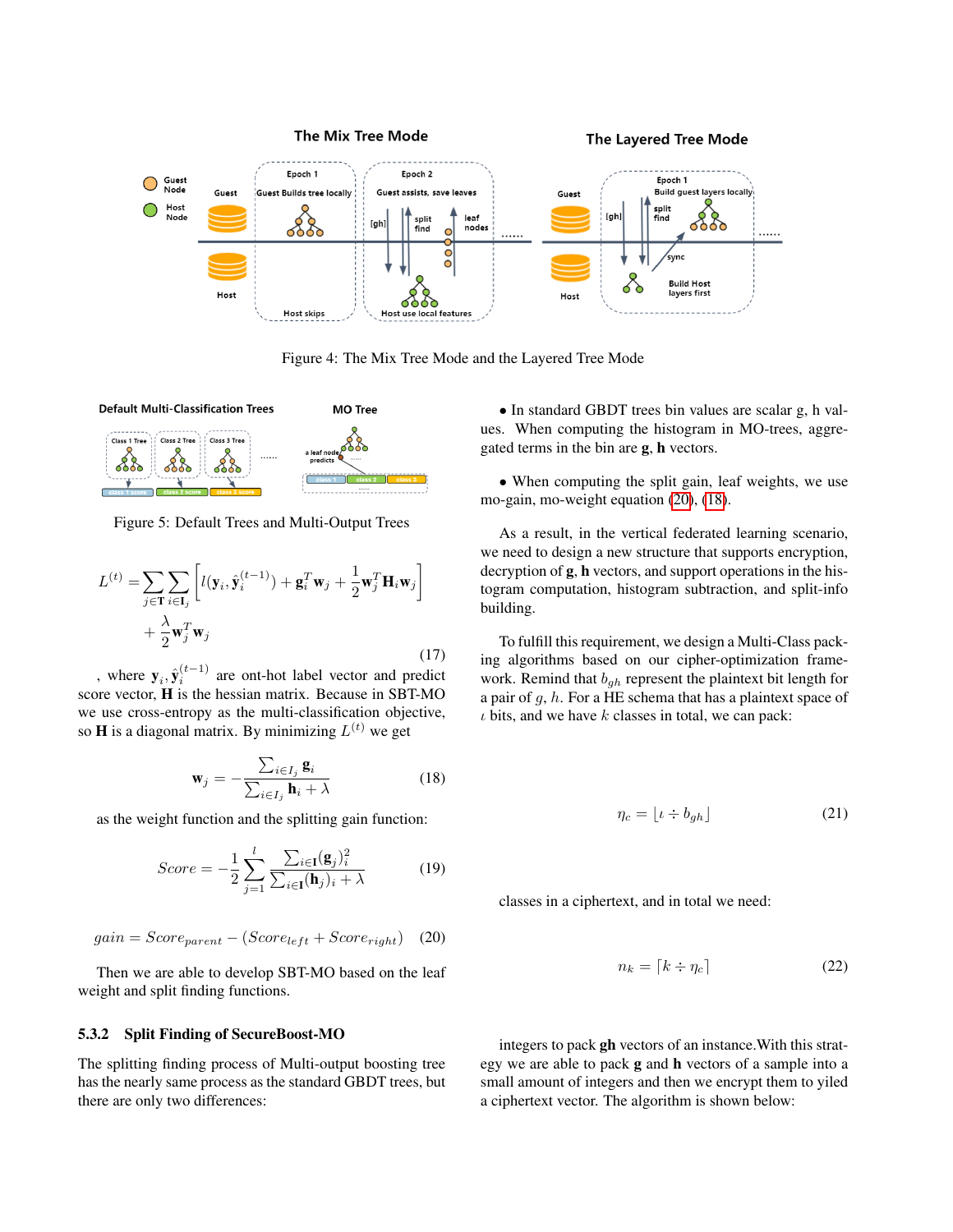<span id="page-9-1"></span>Algorithm 7 Multi Class GH Packing

- Data: G, H, each row are g, h, corresponds to each instances; $n$ , the instances number;  $r$ , the fix-point parameter
- Result: [[GH]], eahc row of matrix is a packing cipher vector

 $g_{off} = abs(min(\mathbf{G}))$ ,  $\mathbf{G} = \mathbf{G} + g_{off}$  $\mathbf{G}, \mathbf{H} = round(\mathbf{G} \times 2^r), round(\mathbf{G} \times 2^r)$  $g_{max} = max(G)$ compute  $\eta_c$ ,  $b_{gh}$ ,  $b_g$ ,  $b_h$ initialize empty matrix [[GH]] for  $g_{\overline{i}}, h_i \in G, H$  do init *count*,  $e = 0, 0$ init empty list [[vec]] for  $g_j, h_j \in \mathbf{g}_i, \mathbf{h}_i$  do if count  $== \eta_c$  then  $[[\text{vec}].add(encrypt(e))]$  $count, e = 0, 0$ end  $g_j = g_j \ll b_h, gh_j = g_j + h_j$  $e \ll b_{ah}, e+=gh_i$  $count+=1$ end  $[[GH]].add([[vec]])$ end

Figure [6](#page-9-0) gives an intuitive illustrations of multi-ghpacking.

<span id="page-9-0"></span>



Now, we can describe the split-finding procedure of SecureBoost-MO:

• At the beginning of an epoch, guest compute the multi-classification gradient and hessian vectors for each instances. Guest pack and encrypt them using Algorithm [7,](#page-9-1) and get a matrix [GH] which contains encrypted ciphertext vectors as return.

• Guest send [GH] to all host parties, now host compute histograms and construct split-info directly on received encrypted ciphertext vectors.

• Guest decrypt returned split-info, recover accumulated g, h vectors using Algorithm [8](#page-9-2) and find out global best splits.

#### <span id="page-9-2"></span>Algorithm 8 SBT-MO Split Info Recovery

**Data:** s, a split info from host; l, label numbers;  $\eta_c$ , number of class a ciphertext holds **Result:** *s*, the recovered split info init *count* = 0; init empty list **g**, **h** for e *in* s.[[*vec*]] do decrypt(e) for  $i \leftarrow l$  to  $\eta_c$  do  $gh = e \& (2^{b_{gh}} - 1), e = e \gg b_{gh}$  $h = gh \& (2^{b_h} - 1), g = gh \gg b_g$  $g = g - g_{off} \times s. sample\_count$  $\mathbf{g}.add(g), \mathbf{h}.add(h)$  $count+=1$ if count  $== \eta_c$  then break end end end  $s.g, s.h = g, h$ 

# 6. Subsample and Sparse Optimization

We also adopt two simple yet efficient engineering optimization methods that are commonly used in the existing tree-boosting framework.

# 6.1 GOSS

Gradient-based One-Side Sampling is firstly proposed in Lightgbm [\[9\]](#page-13-5). The idea of GOSS sampling is very forthright: instances are sampled according to their gradients, when the number of training instances is large, we put more attention on those hard-to-fit samples, which may have large gradients, and discard most of those welltrained instances whose gradients are small. The sample ratios of large gradient samples and small gradient samples are controlled by parameter  $top_rate$  (usually is 0.2) and  $other\_rate$  (usally is 0.1). As proved in [\[9\]](#page-13-5), tree model will still reach a performance close to full-instance training performance. Thus, in a federated scenario, GOSS can play a very important role because we can reduce the number of training instances by  $1 - (top_rate + other_rate)$  percent. As a result, overall costs are reduced greatly.

## 6.2 Sparse Optimization

The sparse dataset, which contains large fractions of zero terms, is common in real-world modeling scenarios. In SecureBoost, histogram computation is designed as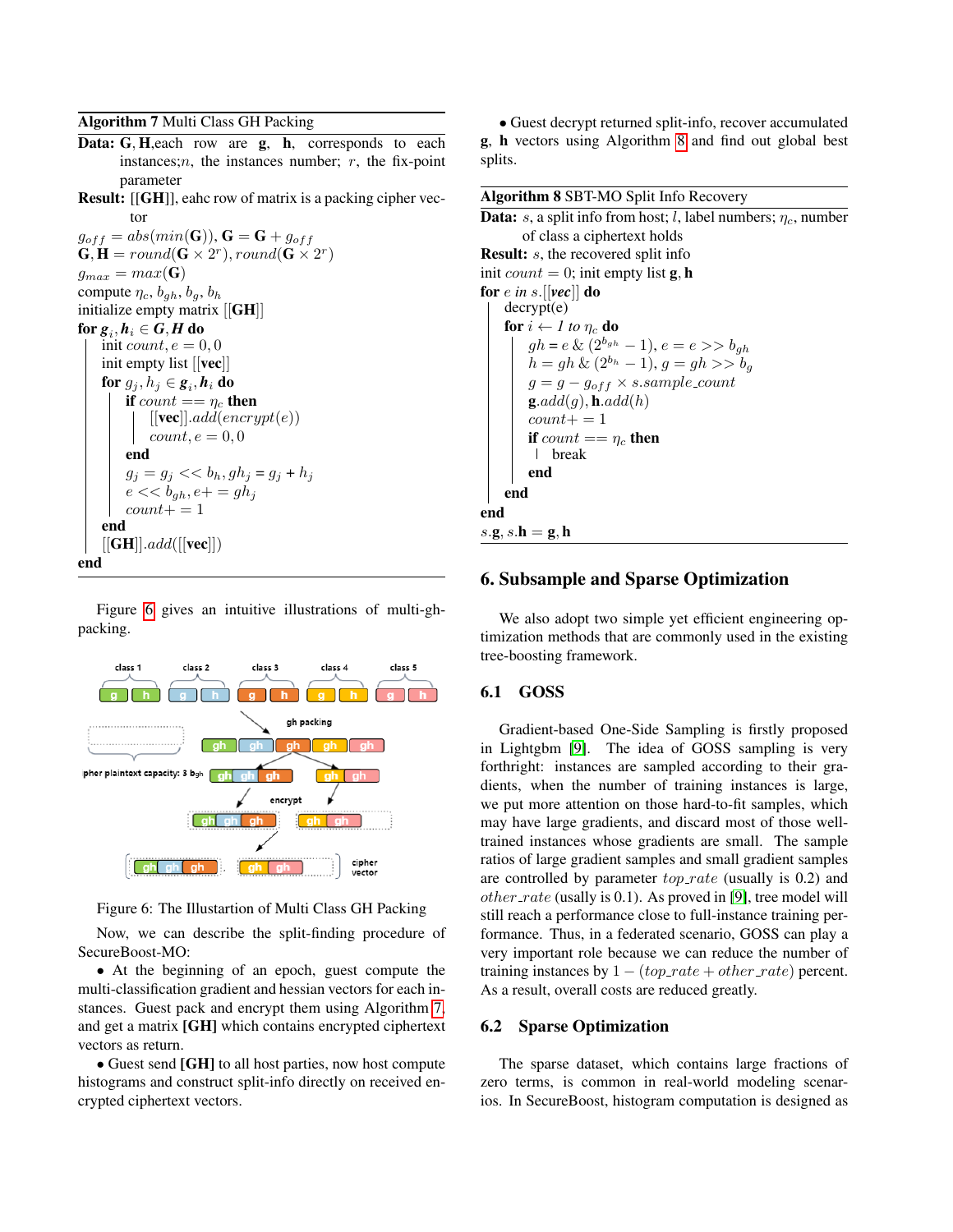sparse-aware. In quantile binning step, original data are transformed into key-value format sparse vector wherein keys are feature index and values are bin indices. For those instances with zero values in their features, corresponding zero-value feature indices(keys) in the sparse vector are missed on purpose. We can recover the gradient/hessian sum of zero-value terms of every feature by subtracting current feature gradient/hessian sum from node gradient/hessian sum. With sparse-aware histogram computation, the cost of host-side ciphertext histograms computation is especially reduced because histogram computing on sparse terms needs a large number of homomorphic additions but is now reduced to two-time homomorphic additions.

# 7. Experiments

In this section, we conduct several experiments to empirically validate the effectiveness of our proposed hetero boosting tree framework. Our experiments mainly focus on these points:

• The cipher-optimization, GOSS and sparse optimization are the default setting for large-scale hetero federation training in our proposed framework. We will find out to what extend they can speed up the hetero federated tree boosting algorithms together.

• We propose three training mechanism level optimizations. We want to show the benefits of our proposed mechanisms that they can further speed training on basis of previous optimization, on the condition of reaching the same model performance.

• Throughout these experiments we will pay attention to model performances, to make sure that our optimization methods are lossless in comparison to local modeling.

## 7.1 Experiment Setting

Baseline: We use Secureboost provided in FATE-1.5 as the federation learning baseline and Xgboost as the local modeling baseline.

Environment: The framework is developed based on FATE-1.6. Our experiments are conducted on two machines which are guest and host respectively. Each machine has 16 cores and 32GB RAM. They are deployed in intranet with a network speed of 1GBps.

Hyper-parameters: For all experiments, key hyperparameters settings are uniform: We set  $tree\_{depth} = 5$ ,  $max\_bin\_num = 32$  (In Xgboost the split method is 'hist') and  $learning_rate = 0.3$ . For encryption parameters, we use *Paillier* and *IterativeAffine* as the encryption schema, the  $key\_length = 1024$ . For the efficiency of conducting experiments, our baseline methods will run  $tree\_num = 25(epoch)$  trees.

In our framework, we use goss subsample, the  $top_rate = 0.2$  and the *other\_rate* = 0.1. In the Layered Tree Mode the *quest\_depth* = 2 and *host\_depth* = 3, and in the Mix Tree Mode every party is responsible for building tree\_per\_party = 1 tree.

Data set: We evaluate our framework on open real-world large-scale data sets<sup>[2](#page-10-0)</sup> to test model performance and training speed. We choose both large-instances and highdimensional data sets.

The first four data sets are for binary classification tasks:  $Give credit<sup>3</sup>$  $Give credit<sup>3</sup>$  $Give credit<sup>3</sup>$  A bank credit binary-classification data set. It contains 150, 000 instances and 10 features. It is extracted from UCI Credit Card data set and is a standard data set in FATE.

*Susy* and *Higgs* data sets are to predict physics events. They have million scales of instances and are widely used in machine-learning training speed evaluations [\[5\]](#page-13-4)[\[8\]](#page-13-10).

*Epsilon* is a binary data set from PASCAL Challenge 2008. It not only contains a large number of samples but also contains 2000 features. So It is an ideal data set to test the performance on the large-scale and high-dimensional modeling[\[7\]](#page-13-6).

Three Multi-classification data sets are prepared for verifying the usefulness of SeucreBoost-MO on purpose:

*Sensorless* is for sensorless drive diagnosis, *Covtype* predicts 7 types of forest covers, and *SVHN* is a street-view digits image classification task. We choose these three multiclassification data sets for they have more classes of labels while at the same time have relatively more instances. And we choose *SVHN* specifically for it is a high-dimensional data set.

We vertically and equally divide every data set into two to make guest data set and host data set. Details of data sets are shown in table [2.](#page-11-0)

Metrics We use AUC for binary tasks and accuracy scores for multi-classification tasks. We use train scores as the model performance metrics.

#### 7.2 Assessment of Default SecureBoost+

Training speed We firstly conduct experiments to test the training speed and the model performance of default SecureBoost+, which enables GOSS, sparse optimization and cipher optimization. We only take tree-building time into account and ignore non-tree-building time, like time spent on data I/O, feature engineering and evaluation. For both SecureBoost and SecreuBoost+ we build 25 trees, and calculate the average time consuming of a single tree as the result.

Figure [7](#page-11-1) shows the average tree building time on 4 data sets. We can see that the proposed SecureBoost+ obviously

<span id="page-10-0"></span><sup>2</sup>https://www.csie.ntu.edu.tw/ cjlin/libsvmtools/datasets/

<span id="page-10-1"></span><sup>3</sup>https://github.com/FederatedAI/FATE/tree/master/examples/data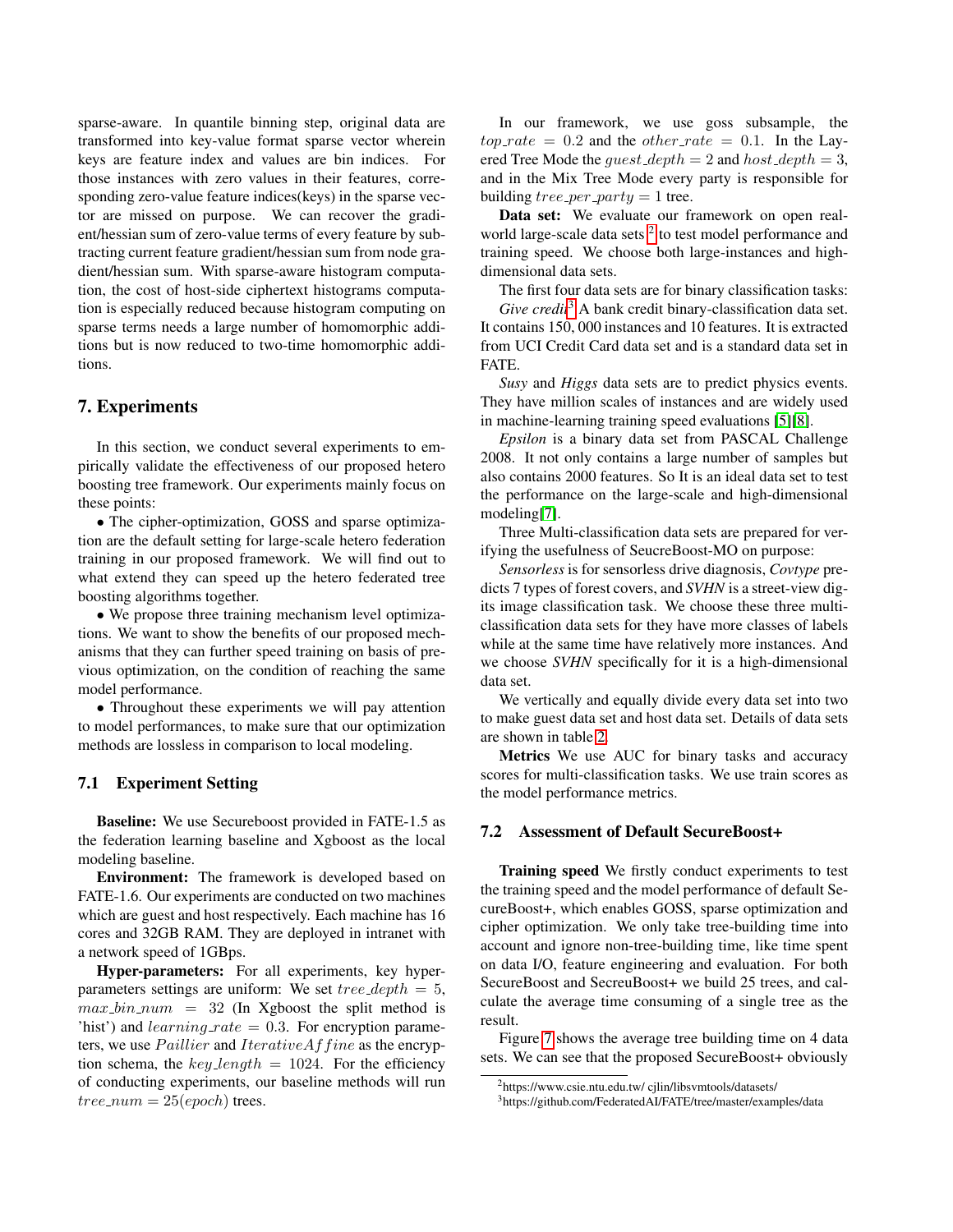<span id="page-11-0"></span>

| data set          | # instance | # features | # guest feature | # host features | # labels | task type             |
|-------------------|------------|------------|-----------------|-----------------|----------|-----------------------|
| Give credit       | 150,000    | 10         |                 |                 |          | binary classification |
| Susy              | 5,000,000  | 18         | 4               | 14              | 2        | binary classification |
| <b>Higgs</b>      | 11,000,000 | 28         | 13              | 15              | ↑        | binary classification |
| Epsilon           | 400,000    | 2000       | 1000            | 1000            | 2        | binary classification |
| <b>Sensorless</b> | 58,509     | 48         | 24              | 24              | 11       | multi-classification  |
| Covtype           | 581,012    | 54         | 27              | 27              |          | multi-classification  |
| <b>SVHN</b>       | 99,289     | 3072       | 1536            | 1536            | 10       | multi-classification  |

<span id="page-11-1"></span>

Figure 7: Tree Building Time

Table 3: AUC Performances

<span id="page-11-2"></span>

| Data set     | <b>XGB</b> | <b>SecureBoost</b> | SecureBoost+ |
|--------------|------------|--------------------|--------------|
| Give-credit  | 0.872      | 0.874              | 0.873        |
| Susy         | 0.864      | 0.873              | 0.873        |
| <b>Higgs</b> | 0.808      | 0.806              | 0.8          |
| Epsilon      | 0.897      | 0.897              | 0.894        |

outperforms SecureBoost: In the IterativeAffine encryption schema, SecureBoost+ reduces the average tree building time by 37.5% ,48.5%, 55%, 82.4% on 4 testing data sets respectively. In the Paillier encryption schema, Secureboost+ reduces the average tree building time by 84.9%, 83.5%, 86.4%, 95.5%, it is a really satisfying optimization result. We can find out from the experiment results that, as the instances number and feature dimensions grow, we will gain more benefits from our optimization framework.

Model Performance The precision losses in cipher optimization and gradient-based sampling may bring performance loss, so we compare the modeling performance of Xbgoost, which trains locally, SecureBoost, and Secure-Boost+. The result is shown in Table [3.](#page-11-2) From the result we can see that SecureBoost+, in general, achieves the same performance as local Xgboost modeling and the Secure-Boost baseline.

# 7.3 Assessment of SecureBoost+ Mechanism Optimization

In this subsection we evaluate our proposed training mechanism optimizations.

#### 7.3.1 The Mix Tree Mode and The Layered Tree Mode

Similar to previous experiments, we test the Mix Tree Mode and the Layered Tree Mode on our four binary classification data sets. In this experiments we use Secureboost+ as the baseline. Based on the default setting of Secureboost+, we turn on the mix mode and the layered mode.

Training Speed Figure [8](#page-12-0) shows the average tree building time of default setting, mix mode, and layered mode. It is no doubt that the mix mode and layered mode will build tree faster than default setting because it skips global splitfinding and inter-party communications with certain strategies. In the IterativeAffine schema, the mix mode reduces average tree building time by  $33\%, 40\%, 40.3\%, 38.4\%,$ while the layered mode reduces tree building time by  $10\%$ , 24.4%, 16.5%, 30.5%, on four testing data set respectively. In the Paillier schema, the mix mode reduces time by 39.4%, 51.1%, 37.3%, 36.6%, while the layered mode reduces time by 13.2%, 11.7%, 9.4%, 22.8%.

Model Performance We will pay much attention to the model performances of the mix mode and the layered mode since their strategies intentionally skip the global split finding on every tree node. Table [4](#page-12-1) shows the performances. The mix mode and the layered mode further speed up the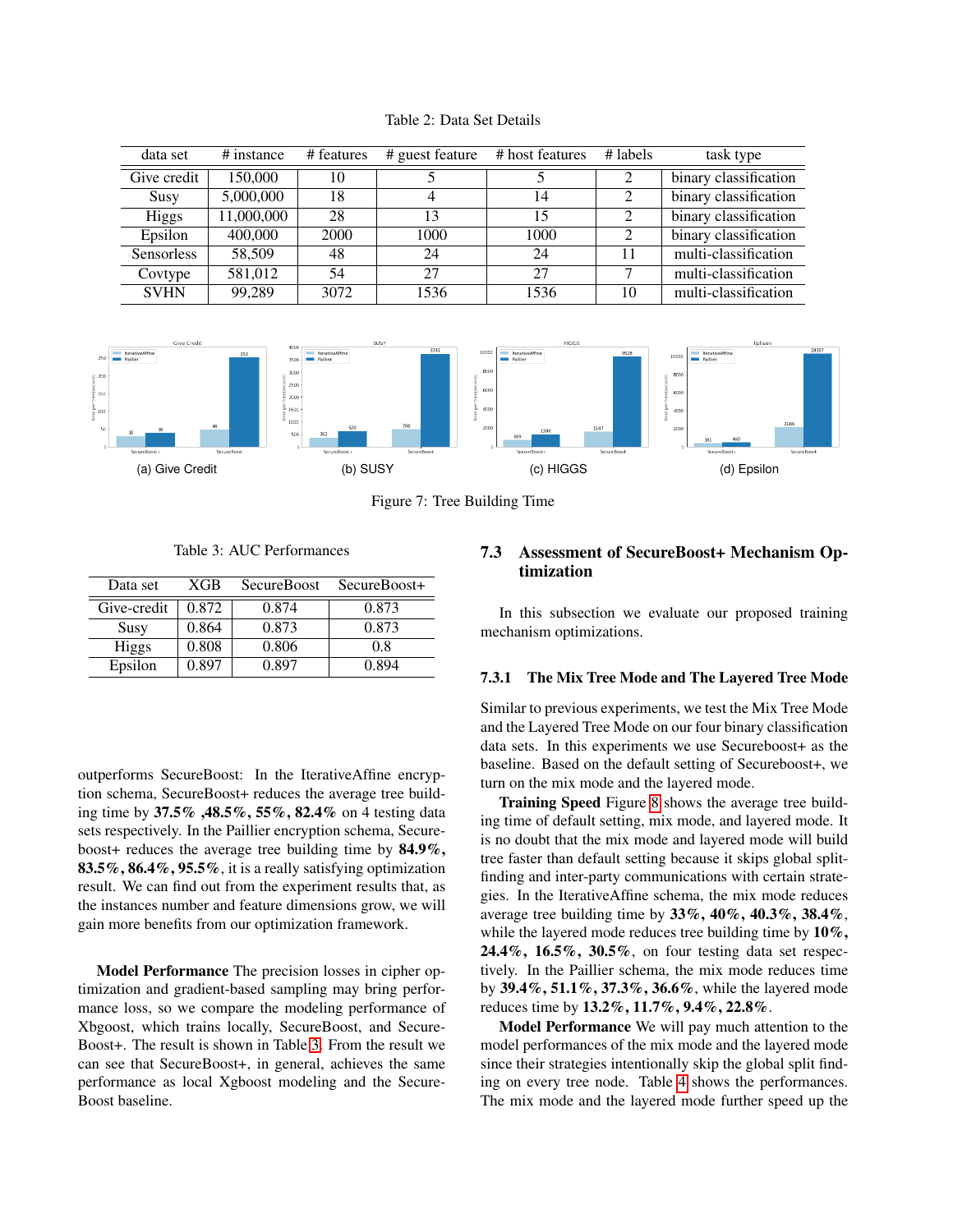<span id="page-12-0"></span>

Figure 8: Tree Building Time Comparison

<span id="page-12-1"></span>Table 4: The Mix Mode and The Layered Mode AUC Performances

| Data set     | XGB   | Default | Mix   | Layered |
|--------------|-------|---------|-------|---------|
| Give-credit  | 0.872 | 0.874   | 0.87  | 0.871   |
| Susy         | 0.864 | 0.873   | 0.869 | 0.87    |
| <b>Higgs</b> | 0.808 | 0.8     | 0.795 | 0.796   |
| Epsilon      | 0.897 | 0.894   | 0.894 | 0.894   |

training, they have slight performance loss in comparison to local baseline and default setting, but losses are minor. According to our experiments, these two mode sometimes have to take few more epochs to catch up with the performances of default setting. But from the result of *Epsilon* data set, we believe that the mix mode and the layered mode are still a good choice for accelerating training when the data set contains high dimensional features and features are balanced distributed.

## 7.3.2 SecureBoost-MO

In this section, we will test SecureBoost-MO. We develop SecureBoost-MO specifically for multi-classificationtraining optimization. MO-decision trees are shown equally outstanding performance in the multi-classification tasks as traditional GBDT[\[27\]](#page-14-15), so in this section, we mainly focus on the speed of its vertically federated learning version. Multi-Output Decision Tree has completely different structures compared to default multi-classification GBDT setting, we firstly train a 25-epoch model on Xgboost and SecureBoost+ as the baseline. Then, we will train SecureBoost-MO to reach the baseline, and then analyze the time consuming.

Baseline The baseline is shown in Table [5.](#page-12-2) We can see that SecureBoost+ have a relatively better accuracy scores, so we will train SecureBoost-MO to reach SecureBoost+ performances.

Training Speed As shown in Figure [9,](#page-12-3) in a 25-epoch model, SecureBoost+ needs to build 275, 175, 250 trees when training on *sensorless*, *Covtype*, *SVHN* respectively. To reach the SecureBoost+ baseline, SecureBoost-MO only

<span id="page-12-2"></span>Table 5: Multi-classifcation Accuracy Baseline

| Data set    | XGB   | SecureBoost+ |
|-------------|-------|--------------|
| sensorless  | 0.999 | 0.992        |
| COV         | 0.78  | 0.806        |
| <b>SVHN</b> | 0.686 | 0.686        |

needs to build 38, 37, 47 trees respectively. The tree numbers of SecureBoost-MO is far less than default Secure-Boost+.

<span id="page-12-3"></span>

Figure 9: Tree number comparison

In SecureBoost-MO, host side computes on ciphervectors and cipher-compressing is disabled, building a single MO tree is more expensive than default trees.

Therefore we count the total time SecureBoost-MO spent on building trees. The time statistics are shown in Figure [10.](#page-13-11) From the figure we can see the advantages of using MO trees to learn on large scale data sets with large number of labels. In the IterativeAffine schema, SecureBoost-MO reduces tree building time by 81%, 76.7%, 57.5% on *Sensorless*, *Covtype*, *SVHN* respectively. In the Paillier Schema, SecureBoost-MO reduces tree building time by  $74\%, 73.1\%, 36.4\%$  respectively. All these optimization is on the basis of reaching the same performances.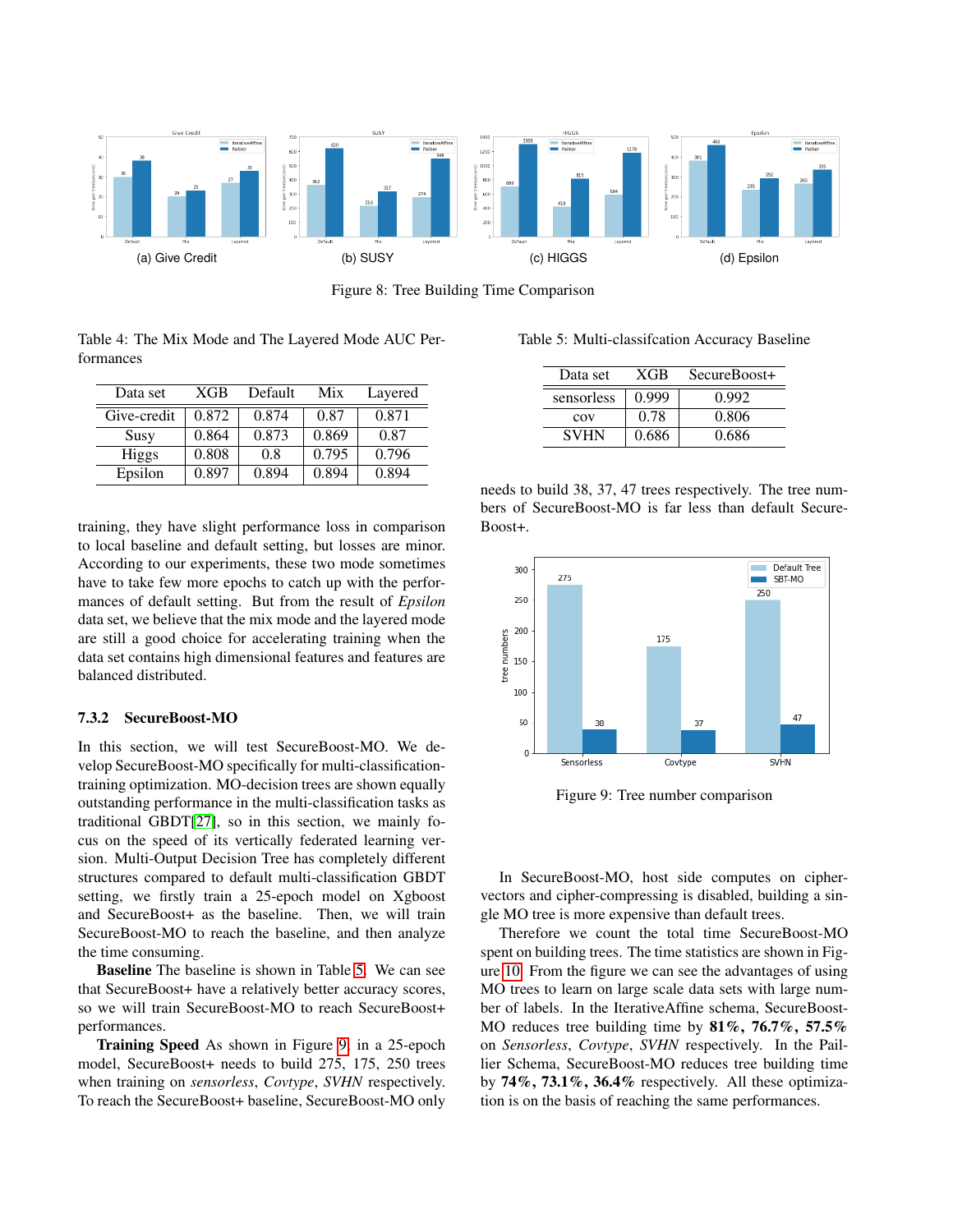<span id="page-13-11"></span>

Figure 10: Multi-Classifcation-Task Time Consuming

#### 7.4 Summary

With the experimental results, we can now answer the three points at the beginning of the experiment sections:

• SecureBoost+ can effectively reduce tree building time with cipher-optimization and engineering optimizations. According to the experiment results, tree building time is reduced by 37.5% to 82.4% in IterativeAffine encryption schema. In the Paillier schema, SecureBoost+ gains more benefits from optimization, tree building time is reduced by more than 80% on each dataset.

• The mix mode and the layered mode can further reduce training time at cost of minor performance losses. The layered mode on average reduce 20% tree building time in IterativeAffine schema, and 14.3% in Pailier schema, while the mix mode reduce more: 37.6% and 41.1% respectively.

The SecureBoost-MO shows its outstanding performance in multi-classification task optimization. It reduces multi-classification tree building time on average by 71.7%, 61.2% in terms of IterativeAffine and Paillier.

• From the perspective of model performances, We compare SecureBoost+ with Xgboost, and SecureBoost. To sum up, SecureBoost+ has the same performance as local modeling. The training mechanism optimizations will not bring obvious performance loss.

# 8. Conclusion

In this paper we proposed SecureBoost+, a highperformance vertical booting tree framework developed based on SecureBoost. With several optimization mechanisms, from several aspects, we tackle the costly parts of vertical tree learning. The empirical results of experiments show that SecureBoost+ is remarkably better than our baseline, proves the power of our optimization methods. With SecureBoost+ we are able to solve real-world large-scale vertical federated modeling in a reasonable time.

# References

- <span id="page-13-7"></span>[1] S. Cao, X. Yang, C. Chen, J. Zhou, X. Li, and Y. Qi. Titant: Online real-time transaction fraud detection in ant financial. *arXiv preprint arXiv:1906.07407*, 2019.
- <span id="page-13-3"></span>[2] D. Chai, L. Wang, K. Chen, and Q. Yang. Secure federated matrix factorization. *IEEE Intelligent Systems*, 2020.
- <span id="page-13-0"></span>[3] C. Chen, J. Zhou, L. Wang, X. Wu, W. Fang, J. Tan, L. Wang, A. X. Liu, H. Wang, and C. Hong. When homomorphic encryption marries secret sharing: Secure largescale sparse logistic regression and applications in risk control. In *Proceedings of the 27th ACM SIGKDD Conference on Knowledge Discovery & Data Mining*, pages 2652–2662, 2021.
- <span id="page-13-1"></span>[4] H. Chen, R. Gilad-Bachrach, K. Han, Z. Huang, A. Jalali, K. Laine, and K. Lauter. Logistic regression over encrypted data from fully homomorphic encryption. *BMC medical genomics*, 11(4):3–12, 2018.
- <span id="page-13-4"></span>[5] T. Chen and C. Guestrin. Xgboost: A scalable tree boosting system. In *Proceedings of the 22nd acm sigkdd international conference on knowledge discovery and data mining*, pages 785–794, 2016.
- <span id="page-13-8"></span>[6] K. Cheng, T. Fan, Y. Jin, Y. Liu, T. Chen, D. Papadopoulos, and Q. Yang. Secureboost: A lossless federated learning framework. *IEEE Intelligent Systems*, 2021.
- <span id="page-13-6"></span>[7] A. V. Dorogush, V. Ershov, and A. Gulin. Catboost: gradient boosting with categorical features support. *arXiv preprint arXiv:1810.11363*, 2018.
- <span id="page-13-10"></span>[8] F. Fu, J. Jiang, Y. Shao, and B. Cui. An experimental evaluation of large scale gbdt systems. *arXiv preprint arXiv:1907.01882*, 2019.
- <span id="page-13-5"></span>[9] G. Ke, Q. Meng, T. Finley, T. Wang, W. Chen, W. Ma, Q. Ye, and T.-Y. Liu. Lightgbm: A highly efficient gradient boosting decision tree. *Advances in neural information processing systems*, 30:3146–3154, 2017.
- <span id="page-13-2"></span>[10] M. Kim, Y. Song, S. Wang, Y. Xia, X. Jiang, et al. Secure logistic regression based on homomorphic encryption: Design and evaluation. *JMIR medical informatics*, 6(2):e8805, 2018.
- <span id="page-13-9"></span>[11] Y. Liu, T. Fan, T. Chen, Q. Xu, and Q. Yang. Fate: An industrial grade platform for collaborative learning with data protection. *Journal of Machine Learning Research*, 22(226):1– 6, 2021.